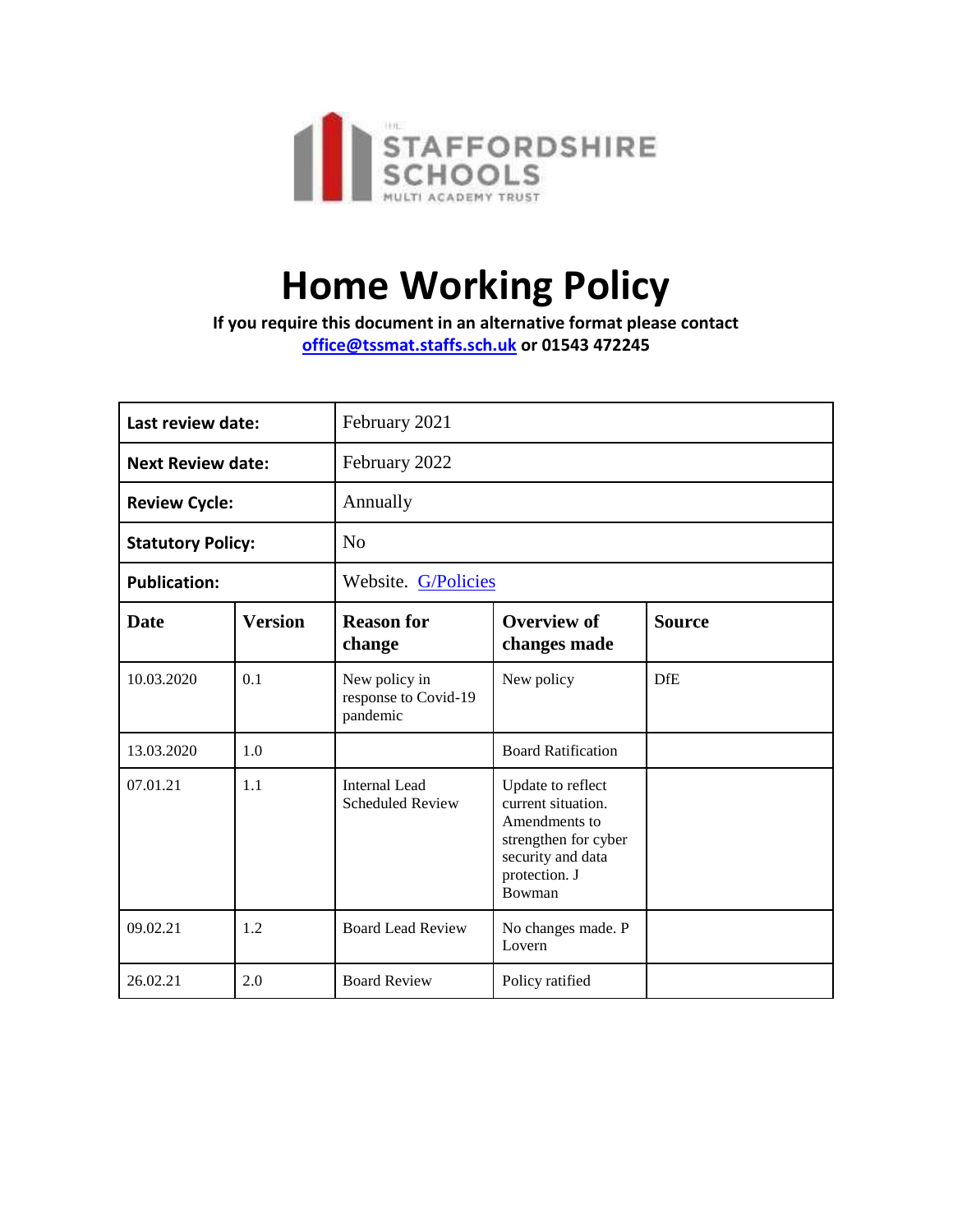## **Home Working Policy**

## **Homeworking**

The Staffordshire Schools Multi Academy Trust (TSSMAT) supports flexible working for staff and, where appropriate, may ask or will agree to an employee working partly or wholly from home, provided that such an arrangement is suitable for both parties and is likely to facilitate effective and efficient working.

Home working will only be agreed as a short term measure and will be reviewed regularly. It does not form part of the Employee Terms and Conditions.

In some circumstances we may request that an employee works from home, for example, if the school is ordered to close.

A specific request for homeworking (from either the employer or the employee) will be dependent on an objective assessment of feasibility and whether the employee's work can be done safely from home. As every role is different and every employee is different, TSSMAT will work with employee to identify and agree the work activities that can be undertaken at home.

## **Homeworking principles**

- Homeworking requires the agreement of both you and your manager and should be under regular review.
- An agreement to short-term homeworking does not form part of your contract of employment and the agreement may cease at any time.
- Short-term homeworking is in response to a specific need and is not intended to be for an extended period of time.
- If the agreement to work from home is withdrawn and the employee does not attend for work, TSSMAT's policies which deal with sickness absence or other time off will apply.
- Health and safety risk assessments should be carried out to ensure that homeworking can be undertaken safely.
- Data Protection Risk Assessments should be carried to ensure that information is processed securely.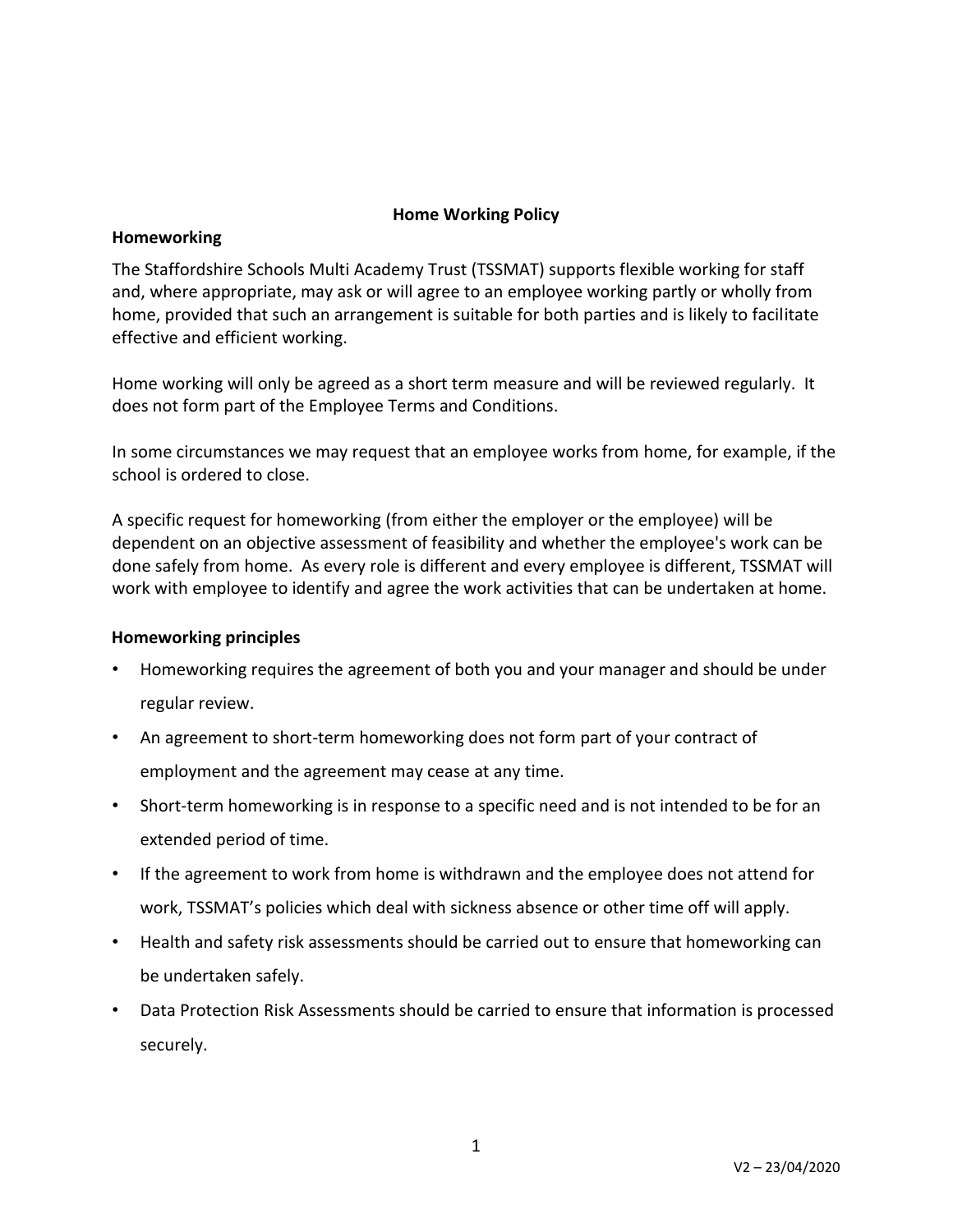### **Issues to consider**

- The reason for homeworking; for example, due to self-isolation, caring for others, or school closure.
- Identification of the work activities that can be undertaken appropriately from home.
- Working time and arrangements for contact with line manager for supervision and guidance.
- Contact with other colleagues, including those who may also be working from home.
- Equipment, devices and access to data in accordance with Data Protection arrangements.
- Workspace, seating, use of display screen equipment.
- Confidentiality and processing of sensitive personal data.
- Whether the employee can attend meetings at locations other than school if homeworking is due to school closure.
- Arrangements to update the employee on work related matters.
- Sickness absence reporting procedures.

### **Responsibilities**

#### **Managers**

Managers are responsible for ensuring that all issues relating to homeworking are given appropriate consideration and that health and safety/data protection measures are applied.

All managers have a responsibility to manage the wellbeing of their staff and to fulfil their duty of care for their employees, notwithstanding homeworking.

The following our measures that can be implemented in order to support and promote the wellbeing of all employees, but this list is not exhaustive, and an individualistic approach should be considered to meet the needs of the employee:

• **Stay connected by talking, listening and engaging with your employees**. Enable all employees to continue to receive school communications, whilst maintaining availability to discuss the implications of these communications. Create a balance between the platforms

utilised to communicate, to ensure that a reliance is not placed upon emails.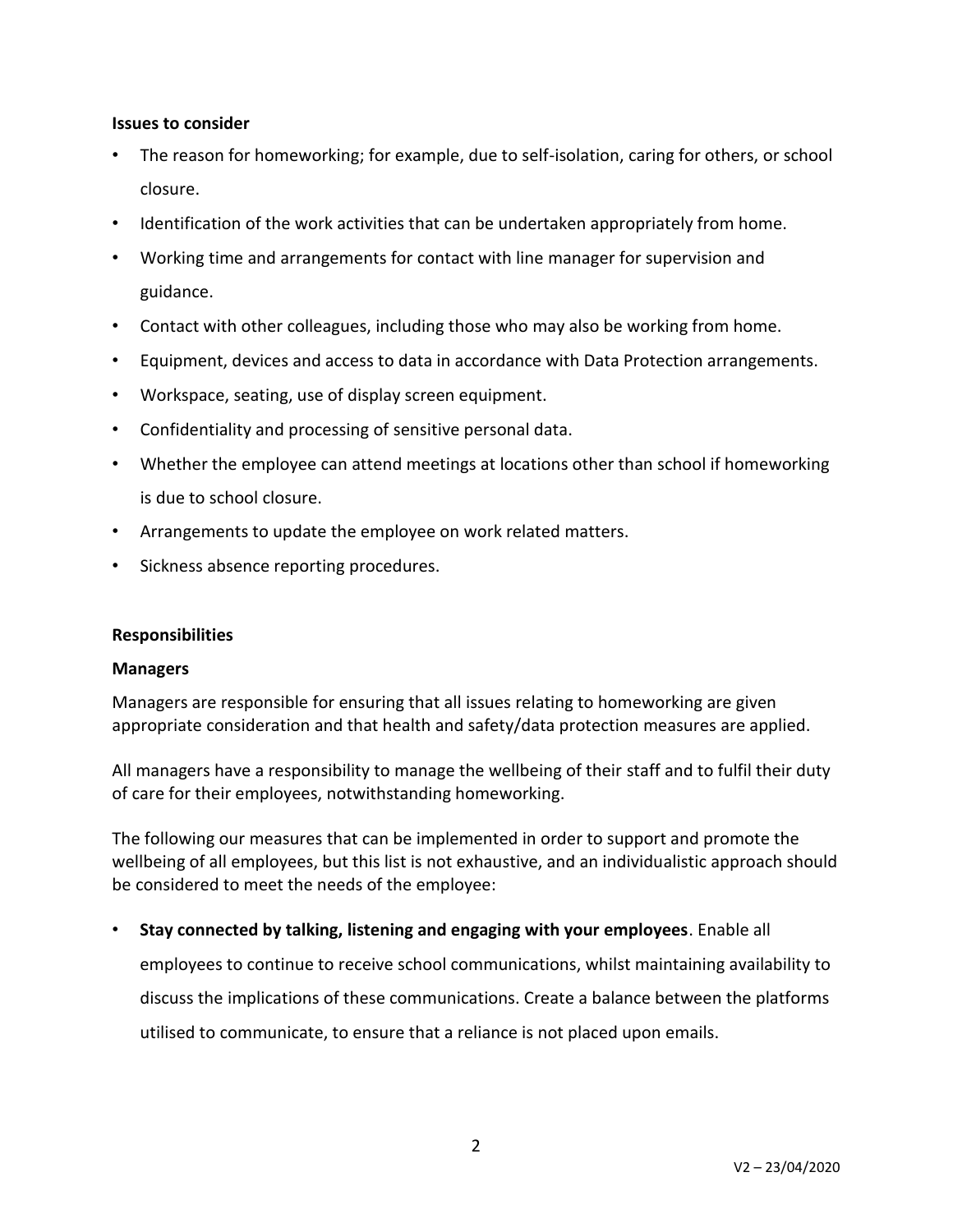- **Support good team working**. Feeling part of a team is important and individuals need to feel supported through new ways of communicating, providing employees with an opportunity for human interaction, alleviating potential feelings of loneliness and stress.
- **Agree boundaries, set expectations for homeworking and be flexible**. In order to manage stress and wellbeing, it is essential to allocate resources, agree which employees are available and when and how the work will be delivered. The work needs to be achievable for a homeworking environment and focused on the goals and outcomes, rather than the activity or time spent on the activities.
- **Providing relevant IT equipment and devices.** It is important that any employees being asked to work from home for any reason are supplied with appropriate equipment in order to carry out duties effectively, if they do not possess these.
- **Providing additional support**. It is vital to listen to employees' anxieties and concerns and provide appropriate access to resources, information and support, internally and/or externally, will enable employees to manage their health and wellbeing.
- **Adopt and promote positive work-life balance**. It is important for wellbeing to maintain a positive work-life balance and this should be encouraged for all employees. Ensuring that usual breaks are maintained and determining what the finish time will be for the working day, to enable a distinction between working and home life. Employees should be encouraged to follow the government guidance on daily exercise and keep in touch with colleagues enhancing wellbeing and maintaining structure to the working day.

## **Employees**

Employees who work from home are responsible for keeping all documents and information associated with TSSMAT secure at all times in accordance with the Data Protection Policy and associated procedures.

Employees who work from home are responsible for ensuring that all IT equipment used, not supplied by the Trust, has sufficient up to date virus and network security in place, in order to protect data. Employees are also responsible or ensuring that their work remains private and secure, including logging out of systems when not in use.